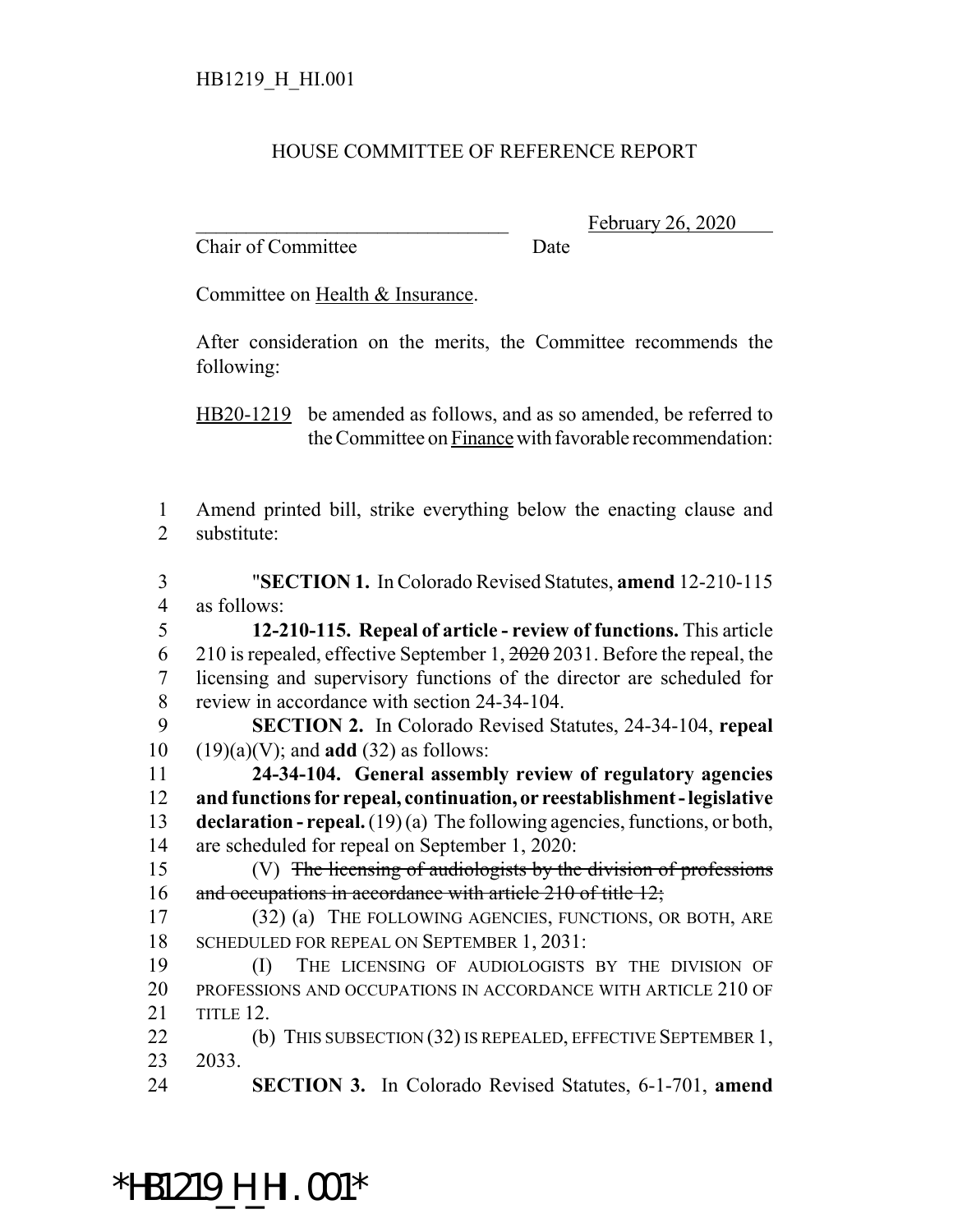1 (2)(a)(III), (2)(c), and (2)(e)(III)(B) as follows:

 **6-1-701. Dispensing hearing aids - deceptive trade practices - definitions.** (2) In addition to any other deceptive trade practices under section 6-1-105, a dispenser engages in a deceptive trade practice when the dispenser:

 (a) Fails to deliver to each person to whom the dispenser dispenses a hearing aid a receipt that:

 (III) Bears, in no smaller type than the largest used in the body of the receipt, a provision indicating that dispensers who are licensed certified, or registered by the department of regulatory agencies are regulated by the division of professions and occupations in the department of regulatory agencies; AND

 (c) (I) Fails to receive from a licensed physician, before 14 dispensing, fitting, or selling a hearing aid to any person, a written prescription or recommendation, issued within the previous six months, 16 that specifies that the person is a candidate for a hearing aid; except that 17 any person eighteen years of age or older who objects to medical evaluation on the basis of religious or personal beliefs may waive the requirement by delivering to the dispenser a written waiver;

20 (II) Dispenses, adjusts, provides training or teaching in regard to, or otherwise services surgically implanted hearing devices unless the dispenser is an audiologist or physician;

 (e) Fails to provide a minimum thirty-day rescission period with the following terms:

 (III) (B) The written contract or receipt provided to the buyer must also contain a statement, in print size no smaller than ten-point type, that the sale is void and unenforceable if the hearing aid being purchased is not delivered to the consumer within thirty days after the date the written contract is signed or the receipt is issued, whichever occurs later. The written contract or receipt must also include the dispenser's license certification, or registration number, if the dispenser is required to be 32 licensed certified or registered by the state, and a statement that the 33 dispenser will promptly refund all moneys MONEY paid for the purchase of a hearing aid if it is not delivered to the consumer within the thirty-day period. The buyer cannot waive this requirement, and any attempt to waive it is void.

 **SECTION 4.** In Colorado Revised Statutes, 12-210-108, **amend** (2)(q), (2)(t), and (2)(u); and **add** (2)(v) as follows:

 **12-210-108. Disciplinary actions - grounds for discipline.** (2) The following acts constitute grounds for discipline:

(q) Having an alcohol use disorder, as defined in section

## \*HB1219\_H\_HI.001\* -2-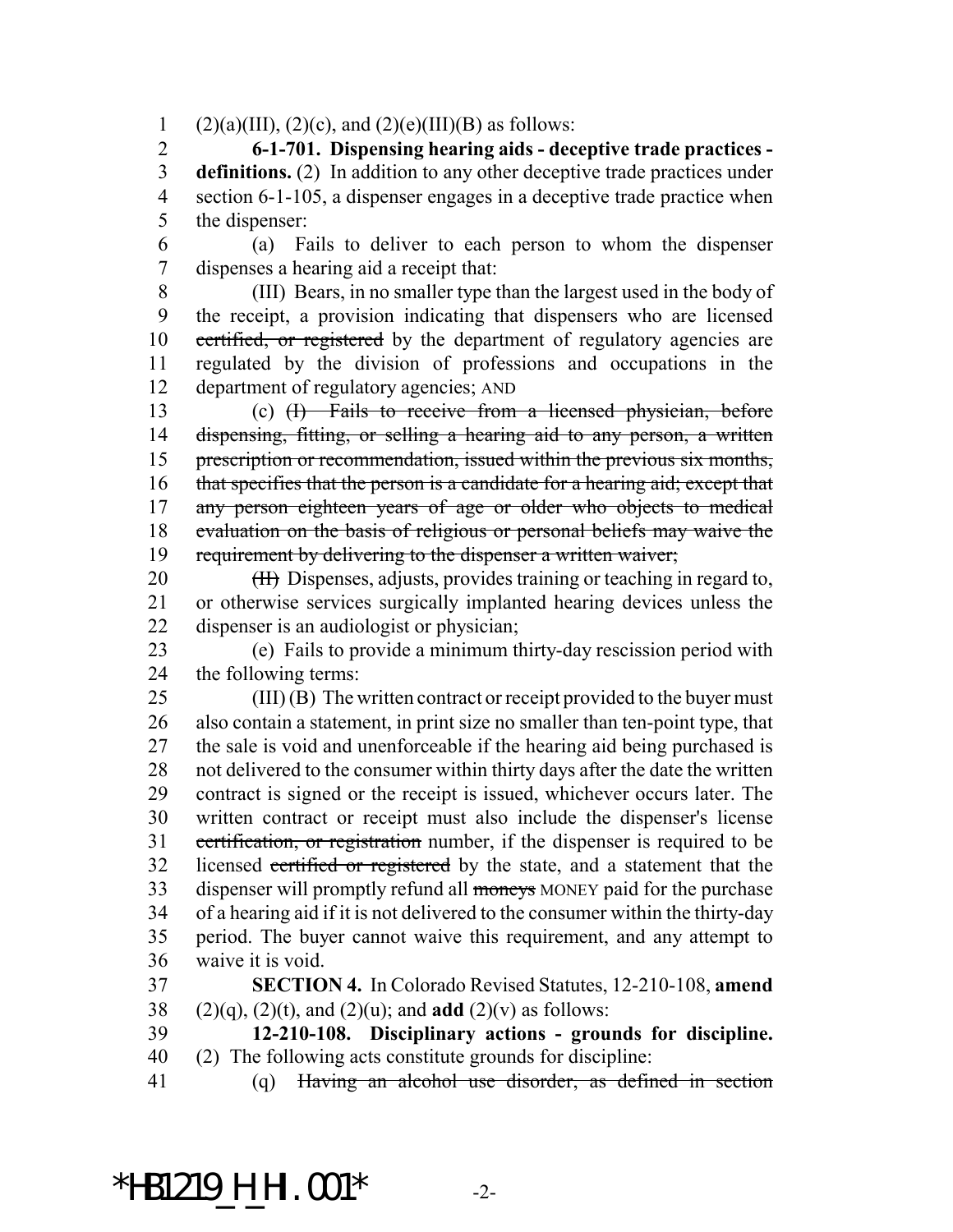$27-81-102$ , or a substance use disorder, as defined in section  $27-82-102$ , 2 or Excessively or habitually using or abusing alcohol or habit-forming drugs or habitually using a controlled substance, as defined in section 18-18-102 (5), or other drugs or substances having similar effects; except 5 that the director has the discretion not to discipline the licensee if  $\frac{he}{he}$  she THE LICENSEE is participating in good faith in an alcohol or substance use disorder treatment program approved by the director;

 (t) Failing to respond in an honest, materially responsive, and 9 timely manner to a complaint lodged against the licensee; and

 (u) In any court of competent jurisdiction, being convicted of, pleading guilty or nolo contendere to, or receiving a deferred sentence for a felony or a crime involving fraud, deception, false pretense, theft, misrepresentation, false advertising, or dishonest dealing; AND

 (v) FAILING TO NOTIFY THE DIRECTOR, IN WRITING AND WITHIN THIRTY DAYS AFTER A JUDGMENT OR SETTLEMENT IS ENTERED, OF A FINAL JUDGMENT BY A COURT OF COMPETENT JURISDICTION AGAINST THE LICENSEE INVOLVING MALPRACTICE OF AUDIOLOGY OR A SETTLEMENT BY THE LICENSEE IN RESPONSE TO CHARGES OR ALLEGATIONS OF MALPRACTICE OF AUDIOLOGY AND, IN THE CASE OF A JUDGMENT, FAILING TO INCLUDE IN THE NOTICE THE NAME OF THE COURT, THE CASE NUMBER, AND THE NAMES OF ALL PARTIES TO THE ACTION.

 **SECTION 5.** In Colorado Revised Statutes, **add** 12-210-107.5 as follows:

 **12-210-107.5. Continuing education.** (1) AN AUDIOLOGIST 25 LICENSED PURSUANT TO THIS ARTICLE 210 SHALL COMPLETE AT LEAST TEN HOURS OF CONTINUING EDUCATION EACH RENEWAL PERIOD.

 (2) APPLICANTS FOR LICENSE RENEWAL, REACTIVATION, OR REINSTATEMENT SHALL ATTEST DURING THE APPLICATION PROCESS AS TO WHETHER THEY ARE IN COMPLIANCE WITH THIS SECTION.

 (3) THE DIRECTOR MAY AUDIT COMPLIANCE WITH THIS SECTION. AUDIOLOGISTS SHALL SUBMIT DOCUMENTATION OF THEIR COMPLIANCE WITH THIS SECTION UPON REQUEST BY THE DIRECTOR.

 **SECTION 6.** In Colorado Revised Statutes, **add** 10-1-125.7 as follows:

 **10-1-125.7. Reporting of malpractice claims against audiologists.** (1) EACH INSURANCE COMPANY LICENSED TO DO BUSINESS IN THIS STATE AND ENGAGED IN THE WRITING OF MALPRACTICE INSURANCE FOR AUDIOLOGISTS SHALL SEND TO THE DIRECTOR OF THE DIVISION OF PROFESSIONS AND OCCUPATIONS IN THE DEPARTMENT OF REGULATORY AGENCIES, IN THE FORM PRESCRIBED BY THE COMMISSIONER, INFORMATION RELATING TO EACH MALPRACTICE CLAIM AGAINST A

# \*HB1219\_H\_HI.001\* -3-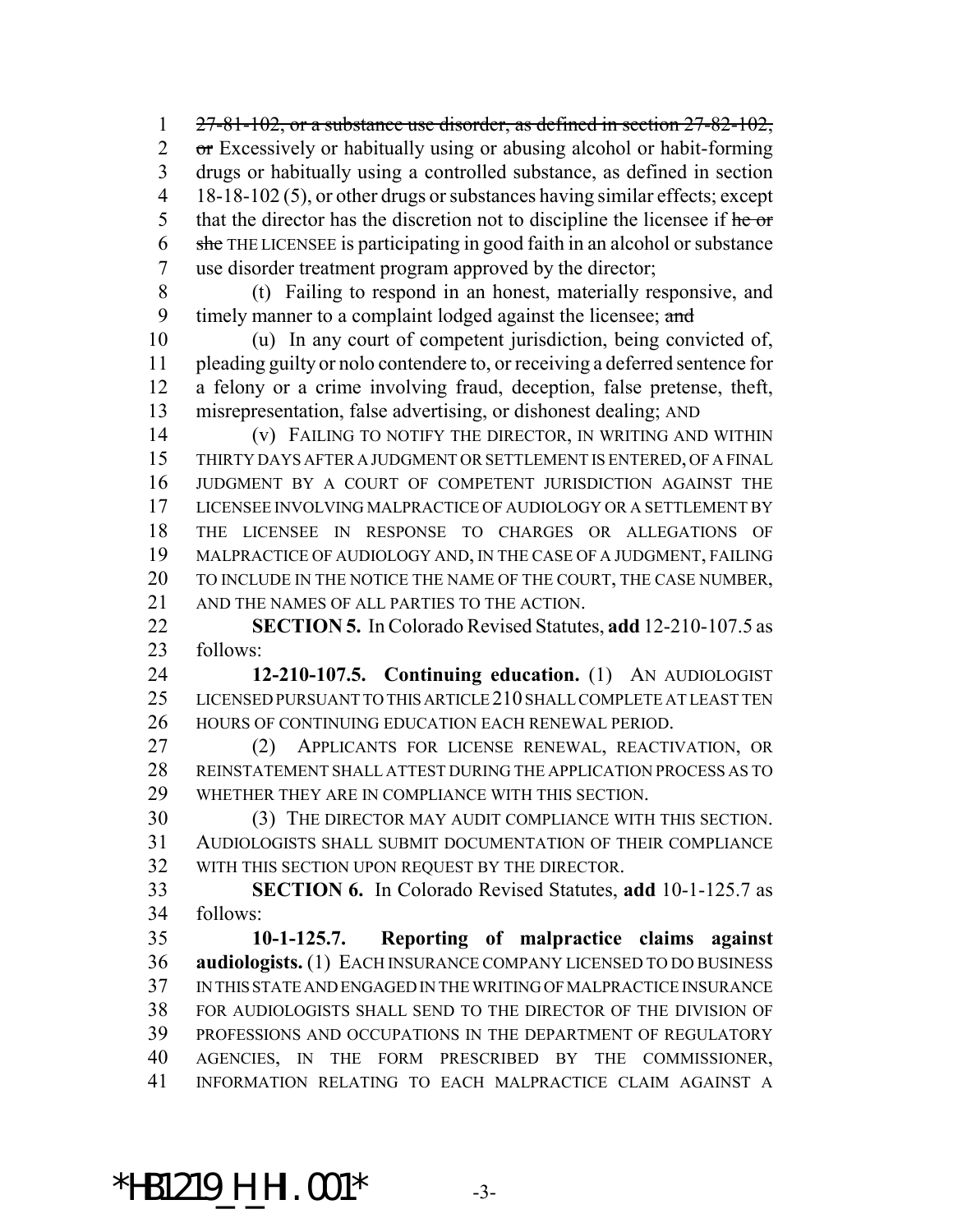LICENSED AUDIOLOGIST THAT IS SETTLED OR IN WHICH JUDGMENT IS RENDERED AGAINST THE INSURED. (2) THE INFORMATION MUST INCLUDE INFORMATION DEEMED NECESSARY BY THE DIRECTOR OF THE DIVISION OF PROFESSIONS AND OCCUPATIONS IN THE DEPARTMENT OF REGULATORY AGENCIES TO CONDUCT A FURTHER INVESTIGATION AND HEARING. **SECTION 7.** In Colorado Revised Statutes, 12-20-408, **amend** 8 (2)(e); and **repeal** (2)(f) as follows: **12-20-408. Judicial review.** (2) A district court of competent jurisdiction has initial jurisdiction to review all final actions and orders of a regulator that are subject to judicial review and shall conduct the 12 judicial review proceedings in accordance with section 24-4-106 (3) for the following: (e) Article 200 of this title 12 concerning acupuncturists; AND (f) Article 210 of this title 12 concerning audiologists; and **SECTION 8.** In Colorado Revised Statutes, **add** part 2 to article 210 of title 12 as follows: PART 2 DECEPTIVE TRADE PRACTICES **12-210-201. Definitions.** AS USED IN THIS PART 2, UNLESS THE CONTEXT OTHERWISE REQUIRES: 22 (1) "DISPENSER" MEANS A PERSON LICENSED IN THE PRACTICE OF 23 AUDIOLOGY PURSUANT TO PART 1 OF THIS ARTICLE 210 WHO DISPENSES HEARING AIDS. **12-210-202. Dispensing hearing aids - deceptive trade practices.** (1) IN ADDITION TO ANY OTHER DECEPTIVE TRADE PRACTICES UNDER SECTION 6-1-105, A DISPENSER ENGAGES IN A DECEPTIVE TRADE PRACTICE WHEN THE DISPENSER: (a) FAILS TO DELIVER TO EACH PERSON TO WHOM THE DISPENSER DISPENSES A HEARING AID A RECEIPT THAT: (I) BEARS THE BUSINESS ADDRESS OF THE DISPENSER, TOGETHER WITH SPECIFICATIONS AS TO THE MAKE AND SERIAL NUMBER OF THE HEARING AID FURNISHED AND THE FULL TERMS OF THE SALE CLEARLY STATED. IF THE DISPENSER DISPENSES A HEARING AID THAT IS NOT NEW, THE DISPENSER SHALL CLEARLY MARK ON THE HEARING AID CONTAINER AND THE RECEIPT THE TERM "USED" OR "RECONDITIONED", WHICHEVER IS APPLICABLE, WITHIN THE TERMS OF THE GUARANTEE, IF ANY. (II) BEARS, IN NO SMALLER TYPE THAN THE LARGEST USED IN THE BODY OF THE RECEIPT, IN SUBSTANCE, A PROVISION THAT THE BUYER HAS BEEN ADVISED AT THE OUTSET OF THE BUYER'S RELATIONSHIP WITH THE DISPENSER THAT ANY EXAMINATION OR REPRESENTATION MADE BY A

### \*HB1219\_H\_HI.001\* -4-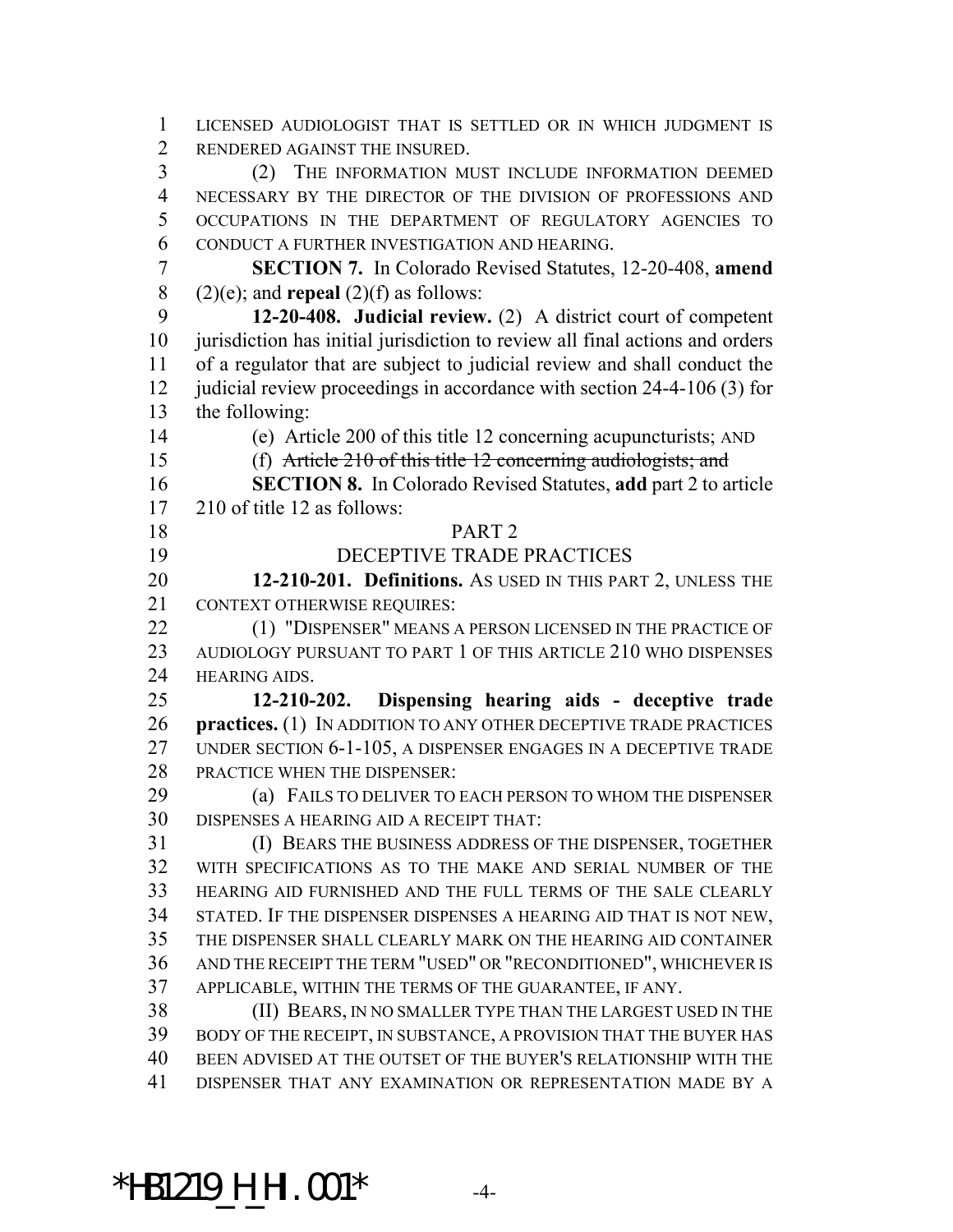DISPENSER IN CONNECTION WITH THE PRACTICE OF DISPENSING, FITTING, OR DEALING IN HEARING AIDS IS NOT AN EXAMINATION, DIAGNOSIS, OR PRESCRIPTION BY A PERSON LICENSED TO PRACTICE MEDICINE IN THIS STATE AND, THEREFORE, MUST NOT BE REGARDED AS MEDICAL OPINION OR ADVICE;

 (III) BEARS, IN NO SMALLER TYPE THAN THE LARGEST USED IN THE BODY OF THE RECEIPT, A PROVISION INDICATING THAT DISPENSERS WHO ARE LICENSED BY THE DEPARTMENT ARE REGULATED BY THE DIVISION; AND

 (IV) BEARS A PROVISION LABELED "WARRANTY" IN WHICH THE EXACT WARRANTY TERMS AND PERIODS AVAILABLE FROM THE MANUFACTURER ARE DOCUMENTED, OR INCLUDES AN ORIGINAL OR PHOTOCOPY OF THE ORIGINAL MANUFACTURER'S WARRANTY WITH THE RECEIPT;

 (b) DISPENSES A HEARING AID TO A CHILD UNDER EIGHTEEN YEARS OF AGE WITHOUT RECEIVING DOCUMENTATION THAT THE CHILD HAS BEEN EXAMINED BY A LICENSED PHYSICIAN AND AN AUDIOLOGIST WITHIN SIX 18 MONTHS PRIOR TO THE FITTING;

 (c) DISPENSES, ADJUSTS, PROVIDES TRAINING OR TEACHING IN REGARD TO, OR OTHERWISE SERVICES SURGICALLY IMPLANTED HEARING DEVICES UNLESS THE DISPENSER IS AN AUDIOLOGIST OR PHYSICIAN;

22 (d) FAILS TO RECOMMEND IN WRITING, PRIOR TO FITTING OR DISPENSING A HEARING AID, THAT THE BEST INTERESTS OF THE PROSPECTIVE USER WOULD BE SERVED BY CONSULTING A LICENSED PHYSICIAN SPECIALIZING IN DISEASES OF THE EAR, OR ANY LICENSED PHYSICIAN, IF ANY OF THE FOLLOWING CONDITIONS EXIST:

**(I) VISIBLE CONGENITAL OR TRAUMATIC DEFORMITY OF THE EAR;** 

28 (II) ACTIVE DRAINAGE OF THE EAR, OR A HISTORY OF DRAINAGE OF 29 THE EAR WITHIN THE PREVIOUS NINETY DAYS;

 (III) HISTORY OF SUDDEN OR RAPIDLY PROGRESSIVE HEARING LOSS;

(IV) ACUTE OR CHRONIC DIZZINESS;

 (V) UNILATERAL HEARING LOSS OF SUDDEN ONSET WITHIN THE PREVIOUS NINETY DAYS;

 (VI) AUDIOMETRIC AIR-BONE GAP EQUAL TO OR GREATER THAN FIFTEEN DECIBELS AT 500 HERTZ (HZ), 1,000 HZ, AND 2,000 HZ;

 (VII) VISIBLE EVIDENCE OF SIGNIFICANT CERUMEN ACCUMULATION ON, OR A FOREIGN BODY IN, THE EAR CANAL; OR

(VIII) PAIN OR DISCOMFORT IN THE EAR;

 (e) FAILS TO PROVIDE A MINIMUM THIRTY-DAY RESCISSION PERIOD WITH THE FOLLOWING TERMS:

\*HB1219\_H\_HI.001\* -5-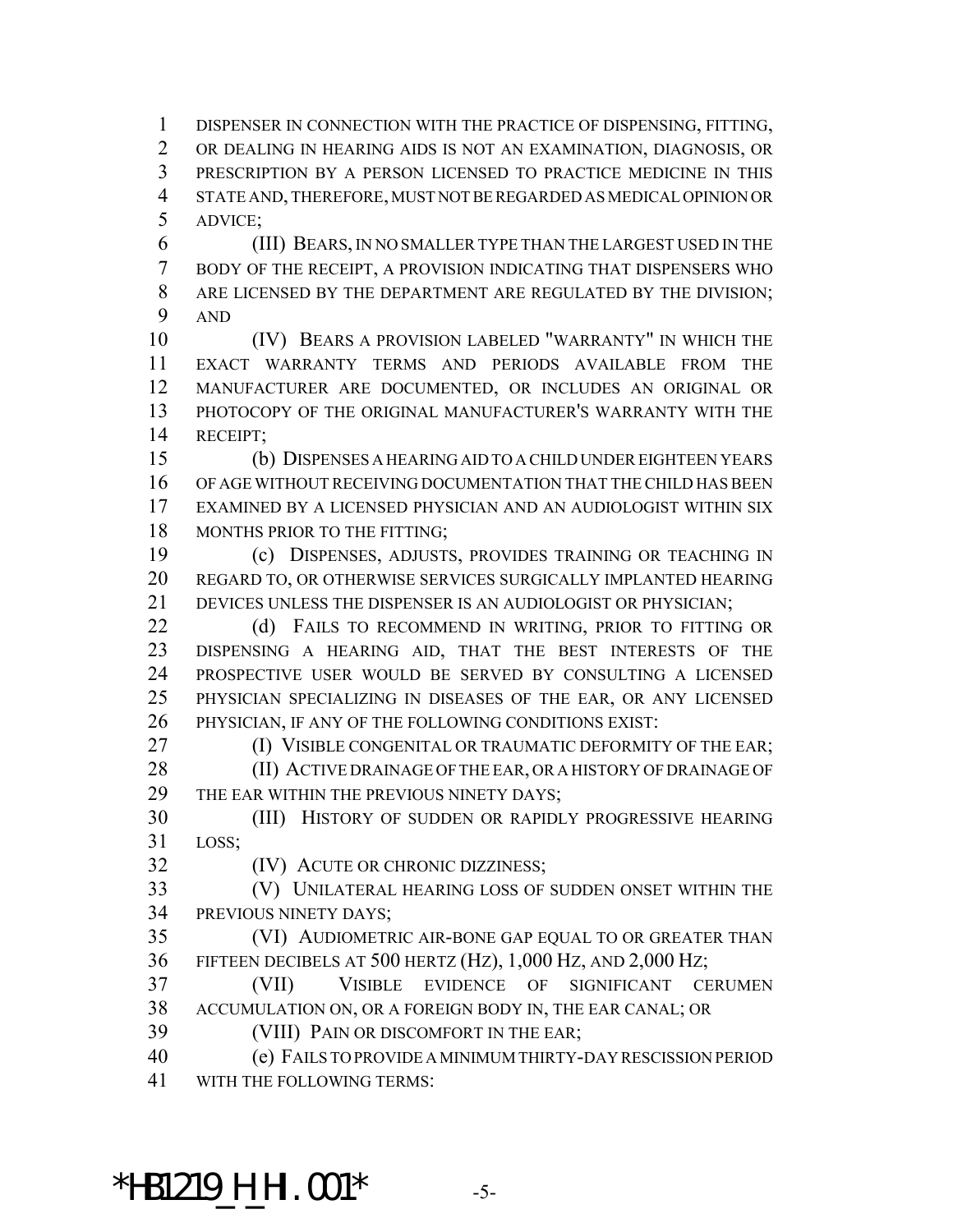(I) THE BUYER HAS THE RIGHT TO CANCEL THE PURCHASE FOR ANY REASON BEFORE THE EXPIRATION OF THE RESCISSION PERIOD BY GIVING OR MAILING WRITTEN NOTICE OF CANCELLATION TO THE DISPENSER AND PRESENTING THE HEARING AID TO THE DISPENSER, UNLESS THE HEARING AID HAS BEEN LOST OR SIGNIFICANTLY DAMAGED BEYOND REPAIR WHILE IN THE BUYER'S POSSESSION AND CONTROL. THE RESCISSION PERIOD IS TOLLED FOR ANY PERIOD DURING WHICH A DISPENSER TAKES POSSESSION OR CONTROL OF A HEARING AID AFTER ITS ORIGINAL DELIVERY.

 (II) THE BUYER, UPON CANCELLATION, IS ENTITLED TO RECEIVE A FULL REFUND OF ANY PAYMENT MADE FOR THE HEARING AID WITHIN THIRTY DAYS AFTER RETURNING THE HEARING AID TO THE DISPENSER, UNLESS THE HEARING AID WAS SIGNIFICANTLY DAMAGED BEYOND REPAIR WHILE IN THE BUYER'S POSSESSION AND CONTROL.

14 (III) (A) THE DISPENSER SHALL PROVIDE A WRITTEN RECEIPT OR CONTRACT TO THE BUYER THAT INCLUDES, IN IMMEDIATE PROXIMITY TO THE SPACE RESERVED FOR THE SIGNATURE OF THE BUYER, THE FOLLOWING SPECIFIC STATEMENT IN ALL CAPITAL LETTERS OF NO LESS THAN TEN-POINT, BOLD-FACED TYPE:

 **THE BUYER HAS THE RIGHT TO CANCEL THIS PURCHASE FOR ANY REASON AT ANY TIME PRIOR TO 12 MIDNIGHT ON THE** [INSERT APPLICABLE RESCISSION PERIOD, WHICH MUST BE NO SHORTER THAN THIRTY DAYS AFTER RECEIPT OF THE HEARING AID]**CALENDARDAYAFTERRECEIPTOF THEHEARINGAIDBYGIVINGORMAILINGTHE DISPENSER WRITTEN NOTICE O F CANCELLATION AND BY RETURNING THE HEARING AID, UNLESS THE HEARING AID HAS BEEN SIGNIFICANTLY DAMAGED BEYOND REPAIR WHILE THE HEARING AID WAS IN THE BUYER'S CONTROL.**

 (B) THE WRITTEN CONTRACT OR RECEIPT PROVIDED TO THE BUYER MUST ALSO CONTAIN A STATEMENT, IN PRINT SIZE NO SMALLER THAN TEN-POINT TYPE, THAT THE SALE IS VOID AND UNENFORCEABLE IF THE HEARING AID BEING PURCHASED IS NOT DELIVERED TO THE CONSUMER WITHIN THIRTY DAYS AFTER THE DATE THE WRITTEN CONTRACT IS SIGNED OR THE RECEIPT IS ISSUED, WHICHEVER OCCURS LATER. THE WRITTEN CONTRACT OR RECEIPT MUST ALSO INCLUDE THE DISPENSER'S LICENSE NUMBER, IF THE DISPENSER IS REQUIRED TO BE LICENSED BY THE STATE, AND A STATEMENT THAT THE DISPENSER WILL PROMPTLY REFUND ALL MONEY PAID FOR THE PURCHASE OF THE HEARING AID IF IT IS NOT

## $*$ **HB1219\_H\_HI.001\***  $-6$ -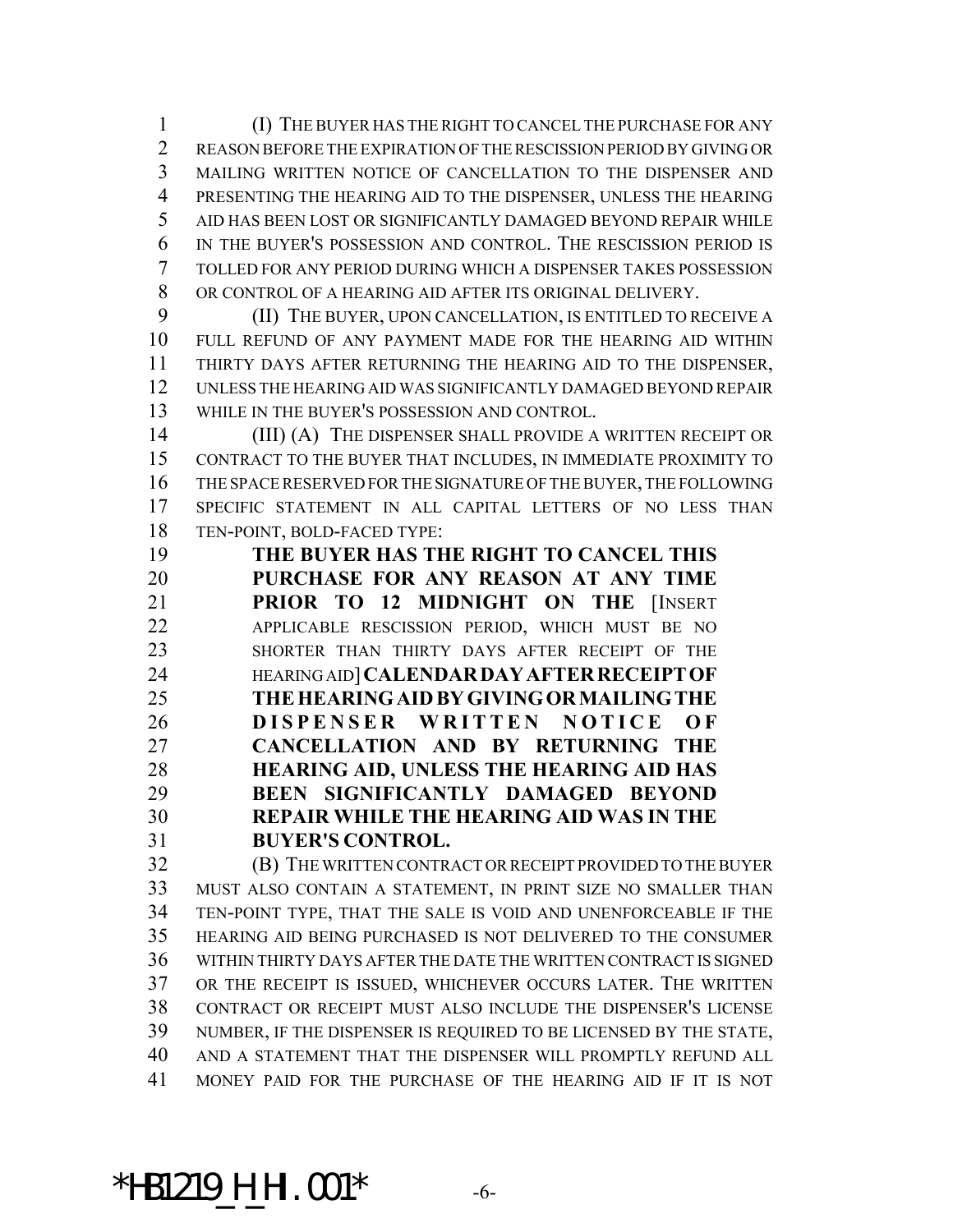DELIVERED TO THE CONSUMER WITHIN THE THIRTY-DAY PERIOD. THE BUYER CANNOT WAIVE THIS REQUIREMENT, AND ANY ATTEMPT TO WAIVE IT IS VOID.

 (IV) A REFUND REQUEST FORM MUST BE ATTACHED TO EACH 5 RECEIPT AND MUST CONTAIN THE INFORMATION IN SUBSECTION  $(1)(a)(I)$  OF THIS SECTION AND THE STATEMENT, IN ALL CAPITAL LETTERS OF NO LESS THAN TEN-POINT, BOLD-FACED TYPE:

 **REFUND REQUEST - THIS FORM MUST BE POSTMARKED BY** [DATE TO BE FILLED IN]. **NO REFUND WILL BE GIVEN UNTIL THE HEARING AID OR HEARING AIDS ARE RETURNED TO THE DISPENSER.**

 A SPACE FOR THE BUYER'S ADDRESS, TELEPHONE NUMBER, AND SIGNATURE MUST BE PROVIDED. THE BUYER IS REQUIRED ONLY TO SIGN, LIST THE BUYER'S CURRENT ADDRESS AND TELEPHONE NUMBER, AND MAIL THE REFUND REQUEST FORM TO THE DISPENSER. IF THE HEARING AID IS 17 SOLD IN THE BUYER'S HOME, THE BUYER MAY REQUIRE THE DISPENSER TO ARRANGE THE RETURN OF THE HEARING AID.

 (f) REPRESENTS THAT THE SERVICE OR ADVICE OF A PERSON LICENSED TO PRACTICE MEDICINE WILL BE USED OR MADE AVAILABLE IN THE SELECTION, FITTING, ADJUSTMENT, MAINTENANCE, OR REPAIR OF 22 HEARING AIDS WHEN THAT IS NOT TRUE OR USING THE TERMS "DOCTOR", "CLINIC", "STATE-LICENSED CLINIC", "STATE-REGISTERED", "STATE-CERTIFIED", OR "STATE-APPROVED", OR ANY OTHER TERM, ABBREVIATION, OR SYMBOL WHEN IT WOULD:

26 (I) FALSELY GIVE THE IMPRESSION THAT SERVICE IS BEING PROVIDED BY PERSONS TRAINED IN MEDICINE OR THAT THE DISPENSER'S SERVICE HAS BEEN RECOMMENDED BY THE STATE WHEN THAT IS NOT THE CASE; OR

(II) BE FALSE OR MISLEADING;

(g) DIRECTLY OR INDIRECTLY:

 (I) GIVES OR OFFERS TO GIVE, OR PERMITS OR CAUSES TO BE GIVEN, MONEY OR ANYTHING OF VALUE TO ANY PERSON WHO ADVISES ANOTHER IN A PROFESSIONAL CAPACITY AS AN INDUCEMENT TO INFLUENCE THE PERSON OR HAVE THE PERSON INFLUENCE OTHERS TO PURCHASE OR CONTRACT TO PURCHASE PRODUCTS SOLD OR OFFERED FOR SALE BY THE DISPENSER; EXCEPT THAT A DISPENSER DOES NOT VIOLATE THIS 38 SUBSECTION  $(1)(g)(I)$  IF THE DISPENSER PAYS AN INDEPENDENT ADVERTISING OR MARKETING AGENT COMPENSATION FOR ADVERTISING OR MARKETING SERVICES THE AGENT RENDERED ON THE DISPENSER'S BEHALF, INCLUDING COMPENSATION THAT IS PAID FOR THE RESULTS OR

# \*HB1219\_H\_HI.001\* -7-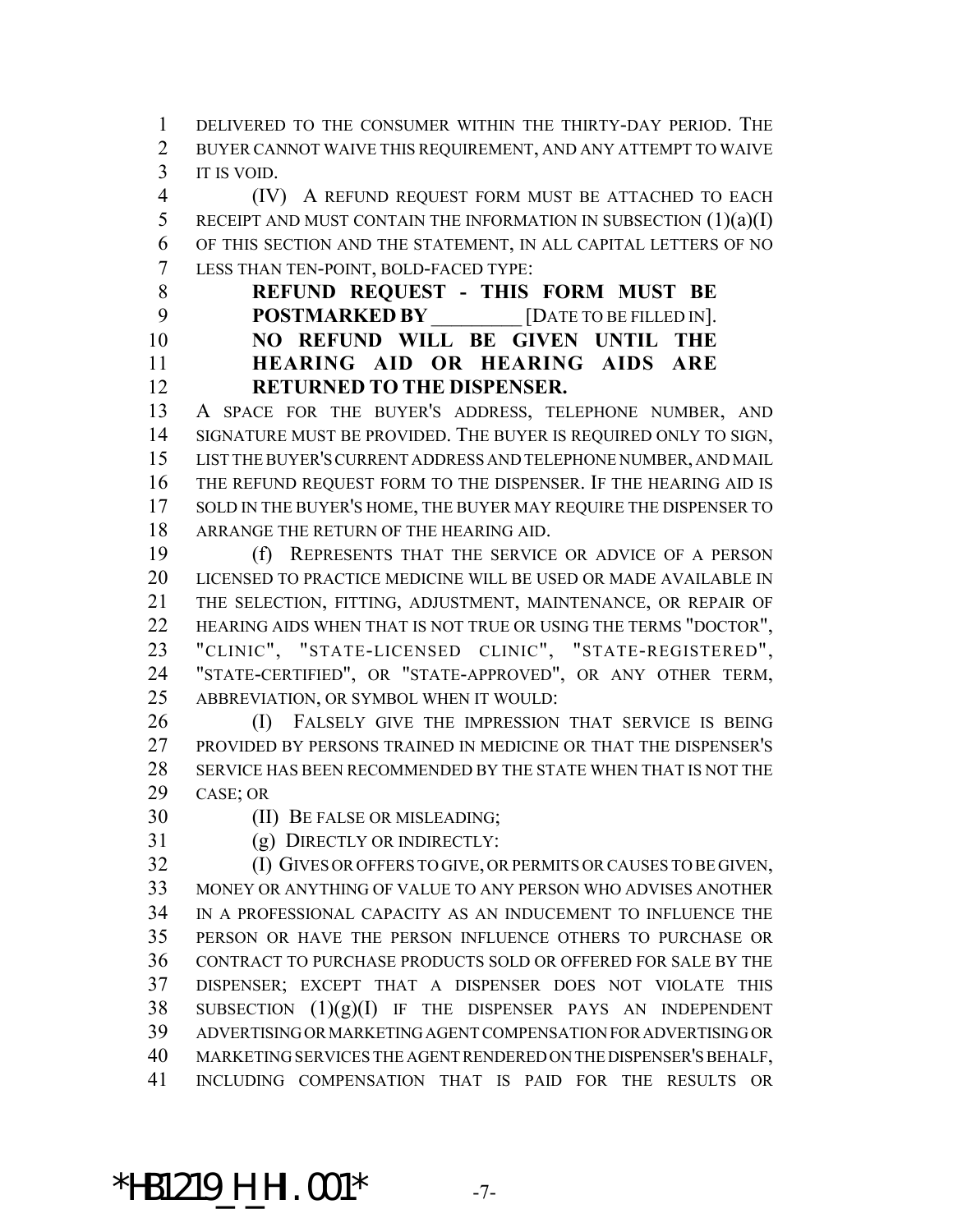PERFORMANCE OF THE SERVICES ON A PER-PATIENT BASIS; OR

 (II) INFLUENCES OR ATTEMPTS TO INFLUENCE ANY PERSON TO REFRAIN FROM DEALING IN THE PRODUCTS OF COMPETITORS;

 (h) DISPENSES A HEARING AID TO A PERSON WHO HAS NOT BEEN GIVEN TESTS UTILIZING APPROPRIATE ESTABLISHED PROCEDURES AND INSTRUMENTATION IN THE FITTING OF HEARING AIDS, EXCEPT WHEN SELLING A REPLACEMENT HEARING AID WITHIN ONE YEAR AFTER THE DATE OF THE ORIGINAL PURCHASE;

 (i) MAKES A FALSE OR MISLEADING STATEMENT OF FACT CONCERNING GOODS OR SERVICES OR THE BUYER'S RIGHT TO CANCEL WITH THE INTENTION OR EFFECT OF DETERRING OR PREVENTING THE BUYER FROM EXERCISING THE BUYER'S RIGHT TO CANCEL, OR REFUSES TO HONOR A BUYER'S REQUEST TO CANCEL A CONTRACT FOR THE PURCHASE OF A HEARING AID, IF THE REQUEST WAS MADE DURING THE RESCISSION PERIOD 15 SET FORTH IN SUBSECTION (1)(e) OF THIS SECTION;

 (j) EMPLOYS A DEVICE, A SCHEME, OR AN ARTIFICE WITH THE 17 INTENT TO DEFRAUD A BUYER OF A HEARING AID;

 (k) INTENTIONALLY DISPOSES OF, CONCEALS, DIVERTS, CONVERTS, OR OTHERWISE FAILS TO ACCOUNT FOR ANY FUNDS OR ASSETS OF A BUYER OF A HEARING AID THAT IS UNDER THE DISPENSER'S CONTROL; OR

21 (I) CHARGES, COLLECTS, OR RECOVERS ANY COST OR FEE FOR ANY 22 GOOD OR SERVICE THAT HAS BEEN REPRESENTED BY THE DISPENSER AS FREE.

 (2) (a) THIS SECTION APPLIES TO A DISPENSER WHO DISPENSES HEARING AIDS IN THIS STATE.

 (b) THIS SECTION DOES NOT APPLY TO THE DISPENSING OF HEARING 27 AIDS OUTSIDE OF THIS STATE SO LONG AS THE TRANSACTION EITHER CONFORMS TO THIS SECTION OR TO THE APPLICABLE LAWS AND RULES OF THE JURISDICTION IN WHICH THE TRANSACTION TAKES PLACE.

 **SECTION 9.** In Colorado Revised Statutes, **amend** 13-64-303 as follows:

 **13-64-303. Judgments and settlements - reported.** Any final judgment, settlement, or arbitration award against any health care professional or health care institution for medical malpractice shall be reported within fourteen days by such THE professional's or institution's medical malpractice insurance carrier in accordance with section 37 10-1-120, 10-1-121, 10-1-124, or 10-1-125, C.R.S. OR 10-1-125.7, or by 38 such THE professional or institution if there is no commercial medical malpractice insurance coverage, to the licensing agency of the health care professional or health care institution for review, investigation, and, where appropriate, disciplinary or other action. Any health care

# \*HB1219\_H\_HI.001\* -8-